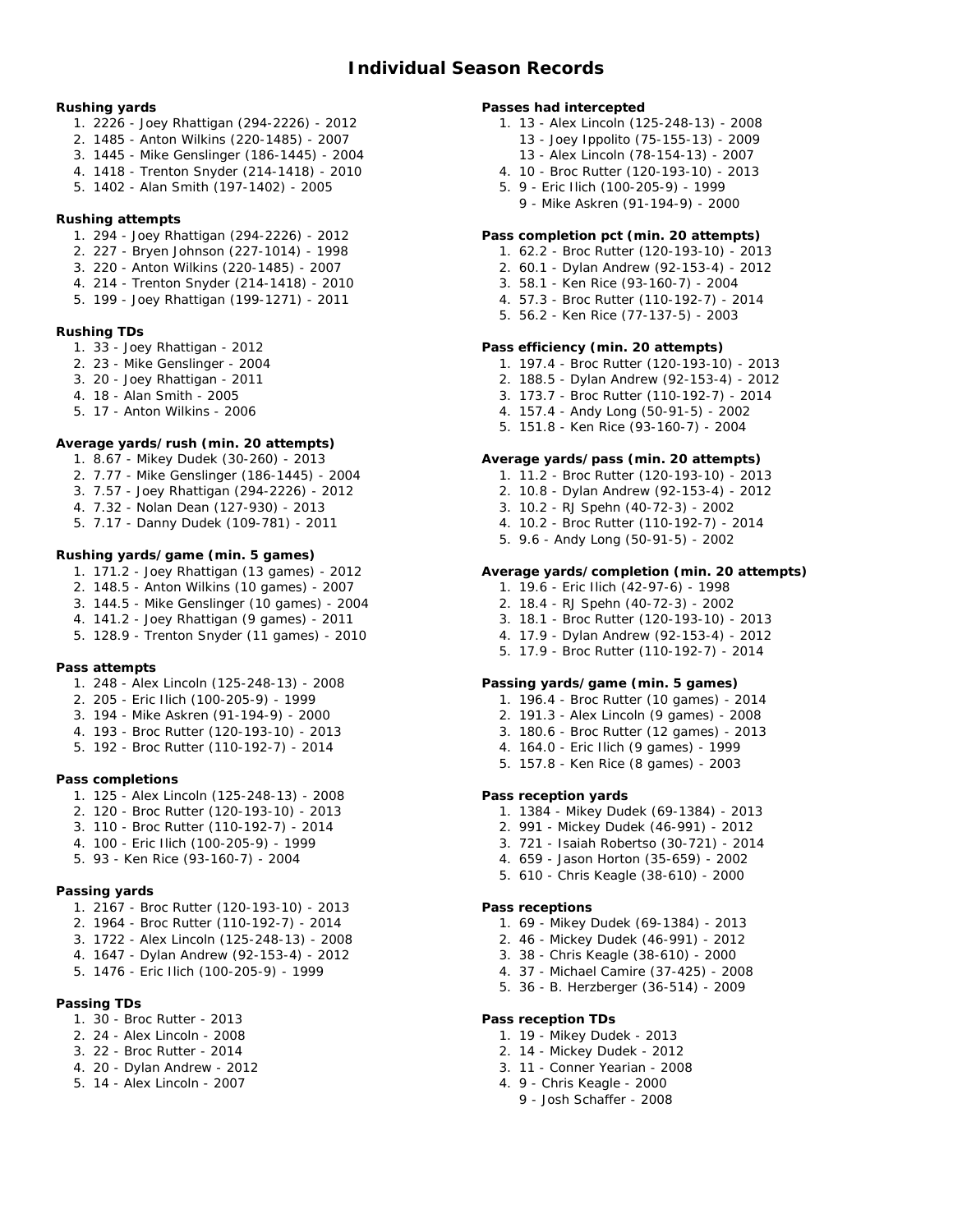- **Average yards/catch (min. 5 receptions)**
	- 1. 30.12 John Bubeck (8-241) 2002
	- 2. 28.90 Jason Horton (10-289) 2001
	- 3. 26.90 Josh Schaffer (10-269) 2007
	- 4. 25.12 Jon David (8-201) 2004
	- 5. 24.20 Jordan Maclin (5-121) 2013
- **Receptions/game (min. 5 games)**
	- 1. 5.75 Mikey Dudek (12 games) 2013
	- 2. 4.22 Chris Keagle (9 games) 2000
	- 3. 4.11 Michael Camire (9 games) 2008
	- 4. 4.00 B. Herzberger (9 games) 2009
	- 5. 3.89 Ryan Horan (9 games) 1999

**Total offense yards**

- 1. 2226 Joey Rhattigan (295-2226) 2012
- 2. 2216 Broc Rutter (230-2216) 2013
- 3. 1962 Broc Rutter (211-1962) 2014
- 4. 1796 Joey Ippolito (330-1796) 2009
- 5. 1715 Alex Lincoln (273-1715) 2008

**TDs responsible for**

- 1. 37 Joey Rhattigan 2012
- 2. 31 Broc Rutter 2013
- 3. 25 Alex Lincoln 2008
- 4. 24 Mikey Dudek 2013
- 5. 23 Mike Genslinger 2004
- 23 Broc Rutter 2014

**Total offense/game (min. 5 games)**

- 1. 199.6 Joey Ippolito (9 games) 2009
- 2. 196.2 Broc Rutter (10 games) 2014
- 3. 190.6 Alex Lincoln (9 games) 2008
- 4. 184.7 Broc Rutter (12 games) 2013
- 5. 171.2 Joey Rhattigan (13 games) 2012

**Total offense/play (min. 50 plays)**

- 1. 9.69 Dylan Andrew (167-1618) 2012
- 2. 9.63 Broc Rutter (230-2216) 2013
- 3. 9.30 Broc Rutter (211-1962) 2014
- 4. 8.95 Andy Long (98-877) 2002
- 5. 7.88 RJ Spehn (104-820) 2002
- **All purpose yards**
	- 1. 2739 Joey Rhattigan 2012
	- 2. 2361 Mikey Dudek 2013
	- 3. 1796 Mike Genslinger 2004
	- 4. 1737 Anton Wilkins 2007
	- 5. 1592 Trenton Snyder 2010
- **All purpose yards/game (min. 5 games)**
	- 1. 210.7 Joey Rhattigan (13 games) 2012
	- 2. 196.8 Mikey Dudek (12 games) 2013
	- 3. 179.6 Mike Genslinger (10 games) 2004
	- 4. 173.7 Anton Wilkins (10 games) 2007
	- 5. 161.0 Joey Rhattigan (9 games) 2011
- **Total points scored**
	- 1. 224 Joey Rhattigan (37 TD, 1 PAT) 2012
	- 2. 148 Mikey Dudek (24 TD, 2 PAT) 2013
	- 3. 138 Mike Genslinger (23 TD) 2004
	- 4. 126 Joey Rhattigan (21 TD) 2011
	- 5. 120 Anton Wilkins (20 TD) 2007

**Touchdowns scored**

- 1. 37 Joey Rhattigan (33 rush, 2 rcv, 2 ret) 2012
- 2. 24 Mikey Dudek (3 rush, 19 rcv, 2 ret) 2013
- 3. 23 Mike Genslinger (23 rush) 2004
- 4. 21 Joey Rhattigan (20 rush, 1 ret) 2011
- 5. 20 Anton Wilkins (16 rush, 3 rcv, 1 ret) 2007

#### **PAT kicks made**

- 1. 60 Ryan Mulhern (60-70) 2012
- 2. 46 Joe Brown (46-49) 2005
- 3. 45 Ryan Mulhern (45-48) 2010
- 4. 41 David Plouffe (41-43) 2004
- 5. 39 Ryan Mulhern (39-41) 2011

## **PAT kicks attempted**

- 1. 70 Ryan Mulhern (60-70) 2012
- 2. 49 Joe Brown (46-49) 2005
- 3. 48 Ryan Mulhern (45-48) 2010
- 4. 44 Patrick Inzerra (36-44) 2014
- 5. 43 David Plouffe (41-43) 2004

## **PAT kick pct (min. 5 attempts)**

- 1. 96.6 Nick Schneider (28-29) 2006
- 2. 95.5 Tim Drancik (21-22) 2008
- 3. 95.3 David Plouffe (41-43) 2004
- 4. 95.1 Ryan Mulhern (39-41) 2011
- 5. 94.7 Nick Schneider (36-38) 2007

#### **Field goals made**

- 1. 6 Jeremy Gehl (6-6) 2003
- 2. 4 Peter Acquaviva (4-6) 2002
	- 4 Nick Schneider (4-7) 2007
	- 4 Nick Schneider (4-8) 2006
- 5. 3 David Plouffe (3-4) 2004
	- 3 Trenton Snyder (3-4) 2009
	- 3 Ryan Mulhern (3-6) 2010
	- 3 Ryan Mulhern (3-7) 2011 3 - Ryan Mulhern (3-7) - 2012
- **Field goals attempted**
	- 1. 8 Nick Schneider (4-8) 2006
	- 2. 7 Ryan Mulhern (3-7) 2011
		- 7 Nick Schneider (4-7) 2007
		- 7 Ryan Mulhern (3-7) 2012
	- 5. 6 Ryan Mulhern (3-6) 2010
		- 6 Peter Acquaviva (4-6) 2002 6 - Jeremy Gehl (6-6) - 2003

#### **Field goal pct (min. 5 attempts)**

**Punt yards**

- 1. 100.0 Jeremy Gehl (6-6) 2003
- 2. 66.7 Peter Acquaviva (4-6) 2002

50.0 - Nick Schneider (4-8) - 2006

1. 1397 - R.J. Spehn (42-1397) - 2001 2. 1357 - Matt McGilliard (37-1357) - 2006 3. 1345 - Ryan Brown (40-1345) - 2007 4. 1269 - Anthony Papp (37-1269) - 2005 5. 1193 - Bobby Noland (32-1193) - 2000

3. 57.1 - Nick Schneider (4-7) - 2007 4. 50.0 - Ryan Mulhern (3-6) - 2010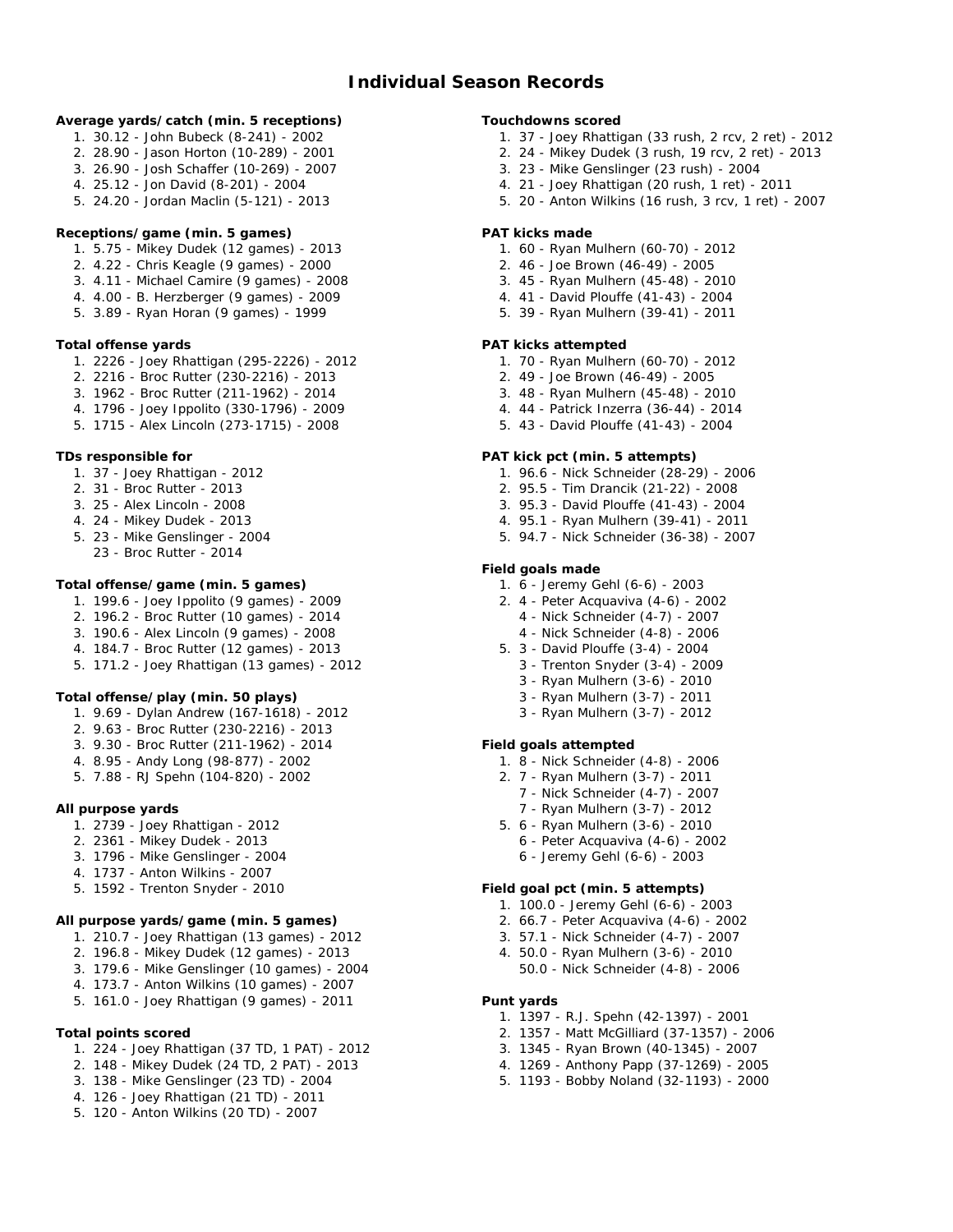#### **Punt attempts**

- 1. 42 R.J. Spehn (42-1397) 2001
- 2. 40 Ryan Brown (40-1345) 2007
- 3. 37 Matt McGilliard (37-1357) 2006
- 37 Anthony Papp (37-1269) 2005
- 5. 35 A. Skowronski (35-1168) 2010
- **Punts had blocked**
	- 1. 1 Andy Roth (9-262) 2009
		- 1 A. Skowronski (35-1168) 2010
		- 1 Michael Filip (27-860) 2008
- **Average yards/punt (min. 5 attempts)**
	- 1. 39.33 Nick Grosso (30-1180) 2003
	- 2. 37.28 Bobby Noland (32-1193) 2000
	- 3. 36.86 Bobby Noland (14-516) 1999
	- 4. 36.68 Matt McGilliard (37-1357) 2006
	- 5. 36.67 Nick Grosso (27-990) 2004
- **Punt return yards**
	- 1. 209 Ryan Thorpe (18-209) 2005
	- 2. 172 Michael Camire (14-172) 2008
	- 3. 146 Mickey Dudek (5-146) 2012
	- 4. 141 Peter Acquaviva (13-141) 2002
	- 5. 138 Isaiah Robertso (12-138) 2014

## **Punt returns**

- 1. 18 Ryan Thorpe (18-209) 2005
- 2. 14 Michael Camire (14-172) 2008
- 3. 13 Jeff Evak (13-128) 2011
	- 13 Jeff Evak (13-60) 2010
	- 13 Michael Camire (13-79) 2007
	- 13 Peter Acquaviva (13-141) 2002
- **Punt return TDs**
	- 1. 2 Nolan Dean 2013
		- 2 C.J. Robertson 2006
	- 3. 1 Will Konovsky 2008
		- 1 A. Shonkwiler 2010
		- 1 Mike Ippolito 2011
		- 1 Will Radostits 2008
		- 1 Mickey Dudek 2012

**Average yards/punt return (min. 5 attempts)**

- 1. 29.20 Mickey Dudek (5-146) 2012
- 2. 12.29 Michael Camire (14-172) 2008
- 3. 11.61 Ryan Thorpe (18-209) 2005
- 4. 11.50 Isaiah Robertso (12-138) 2014
- 5. 10.86 Ryan Harmon (7-76) 2004
- **Kick return yards**
	- 1. 692 Mikey Dudek (21-692) 2013
	- 2. 545 Dillon Strack (16-545) 2010
	- 3. 478 Jason Horton (8-478) 2002
	- 4. 425 Jeff Evak (11-425) 2011
	- 5. 412 Mickey Dudek (10-412) 2012
- **Kick returns**
	- 1. 21 Mikey Dudek (21-692) 2013
	- 2. 18 Ryan Horan (18-410) 1999
	- 3. 16 Dillon Strack (16-545) 2010
	- 4. 14 Ryan Horan (14-259) 1998
	- 5. 13 B. Herzberger (13-352) 2009

**Kick return TDs**

- 1. 4 Jason Horton 2002
- 2. 3 Mickey Dudek 2012 3 - Dillon Strack - 2010 3 - Jeff Evak - 2011
- 5. 2 Joey Rhattigan 2012
	- 2 Josh Prescher 2012
		- 2 Mikey Dudek 2013
- **Average yards/kick return (min. 5 attempts)**
	- 1. 59.75 Jason Horton (8-478) 2002
	- 2. 41.20 Mickey Dudek (10-412) 2012
	- 3. 38.89 Joey Rhattigan (9-350) 2012
	- 4. 38.64 Jeff Evak (11-425) 2011
	- 5. 38.50 Josh Prescher (8-308) 2012

#### **Interception return yards**

- 1. 215 Jeremy Gehl (6-215) 2003
- 2. 119 Sami Khalil (3-119) 2010
- 3. 94 Josh Prescher (2-94) 2011
- 4. 80 C.J. Robertson (3-80) 2005
- 5. 76 Sherman Neal (3-76) 2005

## **Interceptions**

- 1. 7 Matt McGilliard (7-53) 2006
- 2. 6 Jeremy Gehl (6-215) 2003
- 3. 4 Sam Norgaard (4-35) 2012 4 - Alex Malandro (4-15) - 2009
- 5. 3 Sami Khalil (3-119) 2010
	- 3 C.J. Robertson (3-80) 2005
	- 3 Sherman Neal (3-76) 2005
	- 3 Liam Bunge (3-53) 2014 3 - John Cresto (3-53) - 2002
	- 3 Elijah Tappin (3-46) 2014
	- 3 Britt Andros (3-39) 2007
	- 3 David Inman (3-37) 2002
	- 3 Todd Barentine (3-12) 1999
	- 3 Brad Thompson (3-5) 2012

**Interception return TDs**

- 1. 2 Sami Khalil 2010
	- 2 Jeremy Gehl 2003
- 3. 1 C.J. Robertson 2006
	- 1 Sam Norgaard 2012
- 1 Kyle Kocourek 2005
- 1 Josh Prescher 2011
- 1 C.J. Robertson 2005
- 1 Marty Krawiec 2001 1 - Kevin Witkowski - 2005
- 
- **Fumble return yards**

**Fumble returns**

1. 85 - David Inman (1-85) - 2002

5. 32 - Joe Pallardy (1-32) - 2003

1. 3 - Matt Byrne (3-0) - 1998 2. 2 - Boomer Blong (2-0) - 1998 2 - Anthony Stalter (2-0) - 1998 4. 1 - David Inman (1-85) - 2002 1 - Sam Norgaard (1-65) - 2010 1 - Nolan Dean (1-55) - 2012 1 - Evan Cherney (1-40) - 2013

2. 65 - Sam Norgaard (1-65) - 2010 3. 55 - Nolan Dean (1-55) - 2012 4. 40 - Evan Cherney (1-40) - 2013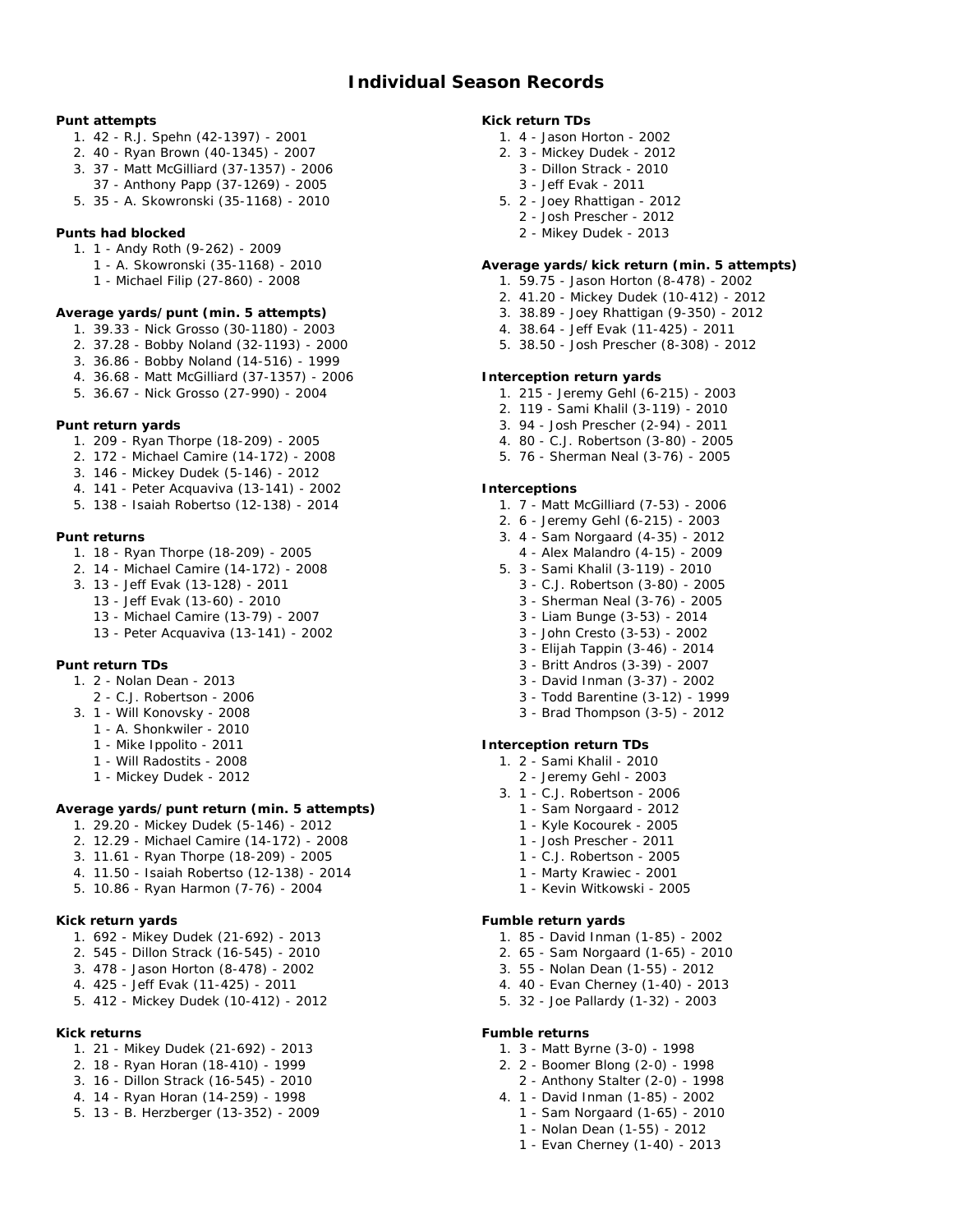- 1 Joe Pallardy (1-32) 2003
- 1 Gregory Egan (1-27) 2009
- 1 Godfrey Collins (1-16) 2013
- 1 Geoff Rowan (1-12) 2005
- 1 Cord Hightower (1-9) 2004
- 1 AJ Antonacci (1-6) 2003
- 1 A. Shonkwiler (1-5) 2010
- 1 Derrek Warkenthien (1-4) 2014
- 1 Spencer Donahue (1-2) 2012
- 1 Owen Larson (1-1) 2008
- 1 Todd Barentine (1-0) 1998
- 1 Doug Elliott (1-0) 1998
- 1 Dakota Clarke (1-0) 1998
- 1 Doug James (1-0) 1998
- 1 Dan Sheshull (1-0) 1998
- 1 Nolan Dean (1--7) 2013
- **Fumble return TDs**
	- 1. 1 Tyler Speich 2012
		- 1 Evan Cherney 2013
		- 1 Brock Kalinich 2004
		- 1 Nolan Dean 2012
		- 1 Cord Hightower 2004
		- 1 Sam Norgaard 2010
		- 1 David Inman 2002
		- 1 Gregory Egan 2009
		- 1 Joe Pallardy 2003

## **Total tackles**

- 1. 139 T.J. Rhattigan (84-55) 2010
- 2. 135 Dennis Thurow (80-55) 2012
- 3. 132 Patrick Keeley (98-34) 2008
- 4. 123 C.J. Robertson (58-65) 2006
- 5. 109 Spencer Donahue (70-39) 2012

**Unassisted tackles**

- 1. 98 Patrick Keeley (98-34) 2008
- 2. 84 T.J. Rhattigan (84-55) 2010
- 3. 80 Dennis Thurow (80-55) 2012
- 4. 72 T.J. Rhattigan (72-9) 2009
- 5. 70 Spencer Donahue (70-39) 2012

## **Assisted tackles**

- 1. 69 Anthony Jordan (37-69) 2007
- 2. 65 C.J. Robertson (58-65) 2006
- 3. 62 Easton Linde (30-62) 2001
- 4. 55 T.J. Rhattigan (84-55) 2010
	- 55 Dennis Thurow (80-55) 2012

### **Tackles for loss**

- 1. 22.0 Christian Eble (22-0/91) 2009
- 2. 21.0 AJ Antonacci (21-0/95) 2003
- 3. 20.0 T.J. Rhattigan (20-0/62) 2010
- 4. 17.0 Tyler Speich (17-0/79) 2012
- 5. 16.0 T.J. Rhattigan (16-0/70) 2009

#### **Yards from tackles for loss**

- 1. 119 Patrick Keeley (15-0/119) 2008
- 2. 95 AJ Antonacci (21-0/95) 2003
- 3. 91 Christian Eble (22-0/91) 2009
- 4. 79 Tyler Speich (17-0/79) 2012
- 5. 77 Sam Norgaard (8-0/77) 2011

**Quarterback sacks**

- 1. 13.0 Anthony Jordan (10-3/93) 2007
- 2. 11.0 AJ Antonacci (9-2/67) 2003
- 3. 10.0 Mike Ippolito (7-3/53) 2010
- 10.0 Patrick Keeley (8-2/75) 2008
- 5. 9.0 Boomer Reuhl (6-3/28) 2005

#### **Yards from sacks**

- 1. 93 Anthony Jordan (10-3/93) 2007
- 2. 75 Patrick Keeley (8-2/75) 2008
- 3. 67 AJ Antonacci (9-2/67) 2003
- 4. 53 Mike Ippolito (7-3/53) 2010
	- 53 Ryan Vervoort (6-1/53) 2005

### **Fumbles forced**

- 1. 3 C.J. Robertson 2006
	- 3 Mike Cremer 2006
	- 3 T.J. Rhattigan 2010
	- 3 T.J. Rhattigan 2009
- 5. 2 J.J. DeHaan 2006
	- 2 Cord Hightower 2003
	- 2 Sam Norgaard 2011
	- 2 Dan Sheshull 1999
	- 2 Devon Griffin 2013
	- 2 Altan Erdemir 1999
	- 2 Dillon Strack 2010
	- 2 Owen Larson 2008
	- 2 Anthony Jordan 2007
	- 2 Andrew Fraczek 2013
	- 2 Doug Elliott 1998
	- 2 John Quill 2006
	- 2 Mike Festa 2009
	- 2 Dakota Clarke 1998
	- 2 Ryan Thorpe 2005
	- 2 Courtney Benas 1998
	- 2 Patrick Keeley 2008
	- 2 Jeremy Gehl 2003
	- 2 Joey Antonacci 2006

## **Fumbles recovered**

**Pass breakups**

- 1. 4 John Cresto 2001
	- 4 Courtney Benas 1999
- 4 C.J. Robertson 2006
- 4. 3 Eli Tappin 2013
	- 3 David Inman 2002

3 - Matt Byrne - 1998 3 - AJ Antonacci - 2003 3 - Ross Fumagalli - 2006 3 - Sami Khalil - 2010

1. 21 - Famus Hasty - 2014 2. 18 - Ryan McDermott - 2010 3. 17 - Sherman Neal - 2005 4. 16 - Marquise Jones - 2011 16 - Alex Malandro - 2010 16 - Alex Malandro - 2009

3 - Connor Swier - 2012 3 - Kyle Kocourek - 2005